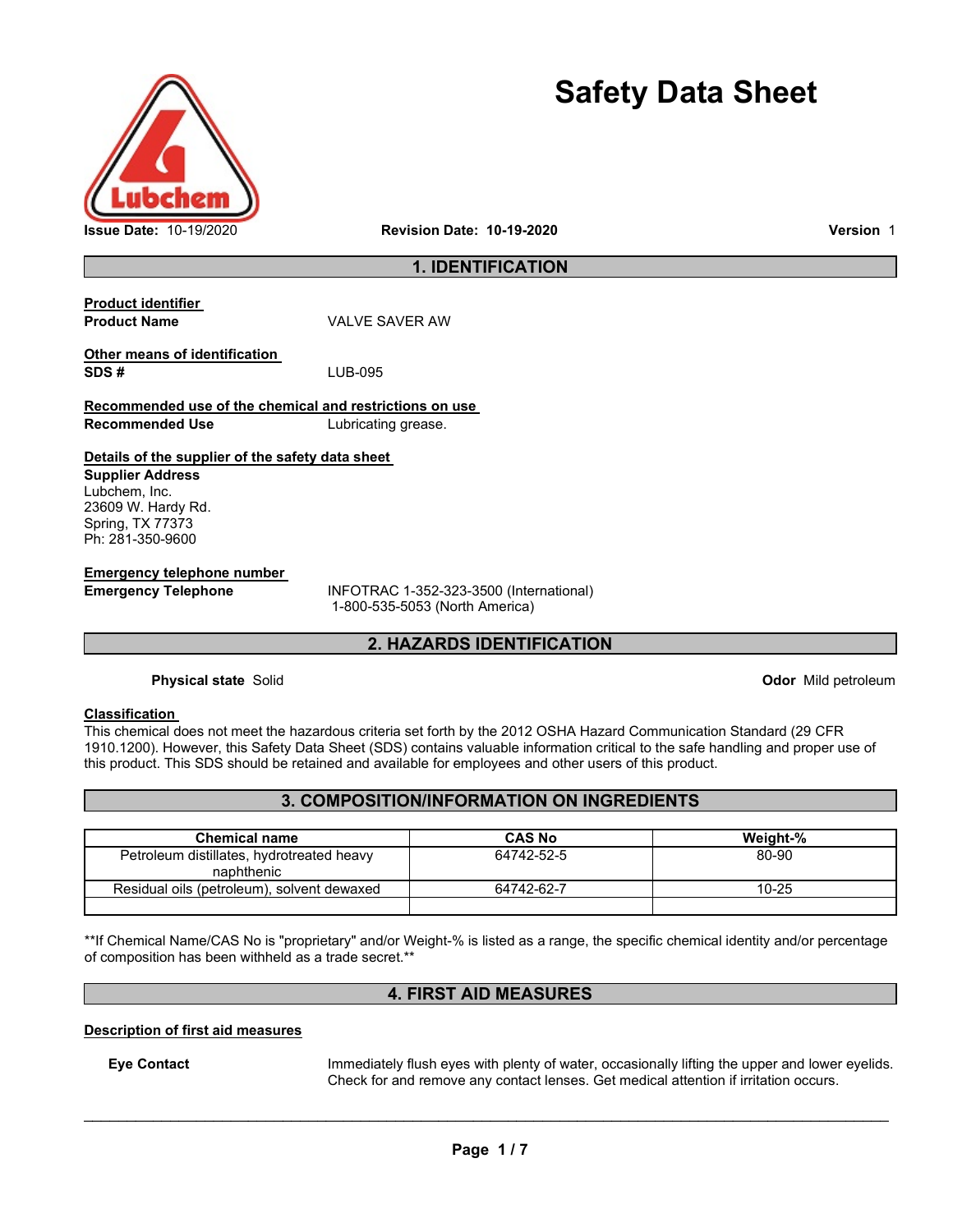| <b>Skin Contact</b> | Flush contaminated skin with plenty of water. Get medical attention if symptoms occur.<br>Remove contaminated clothing and shoes.                                                                                                    |
|---------------------|--------------------------------------------------------------------------------------------------------------------------------------------------------------------------------------------------------------------------------------|
| <b>Inhalation</b>   | Remove victim to fresh air and keep at rest in a position comfortable for breathing. Get<br>medical attention if symptoms occur.                                                                                                     |
| Ingestion           | Wash out mouth with water. Remove victim to fresh air and keep at rest in a position<br>comfortable for breathing. Do not induce vomiting unless directed to do so be medical<br>personnel. Get medical attention if symptoms occur. |
|                     | Most important symptoms and effects, both acute and delayed                                                                                                                                                                          |
| <b>Symptoms</b>     | May be harmful in contact with skin. Injection of pressurized hydrocarbons can cause<br>severe permanent tissue damage. Initial symptoms may be minor.                                                                               |
|                     | Indication of any immediate medical attention and special treatment needed                                                                                                                                                           |
|                     |                                                                                                                                                                                                                                      |

| Notes to Physician | Skin: In the event of injection in underlying tissue, immediate treatment should include  |
|--------------------|-------------------------------------------------------------------------------------------|
|                    | extensive incision, debridement and saline irrigation. Inadequate treatment can result in |
|                    | ischemia and gangrene. Early symptoms may be minimal.                                     |
|                    |                                                                                           |

## **5. FIRE-FIGHTING MEASURES**

## **Suitable Extinguishing Media**

Use extinguishing measures that are appropriate to local circumstances and the surrounding environment.

#### **Unsuitable Extinguishing Media** None known.

## **Specific Hazards Arising from the Chemical**

No specific fire or explosion hazard.

#### **Explosion Data**

#### **Protective equipment and precautions for firefighters**

As in any fire, wear self-contained breathing apparatus pressure-demand, MSHA/NIOSH (approved or equivalent) and full protective gear.

## **6. ACCIDENTAL RELEASE MEASURES**

## **Personal precautions, protective equipment and emergency procedures**

| <b>Personal Precautions</b>                          | No action shall be taken involving any personal risk or without suitable training. Evacuate<br>surrounding areas. Keep unnecessary and unprotected personnel from entering. Do not<br>touch or walk through spilled material. Put on appropriate personal protective equipment.                                                                                                                       |
|------------------------------------------------------|-------------------------------------------------------------------------------------------------------------------------------------------------------------------------------------------------------------------------------------------------------------------------------------------------------------------------------------------------------------------------------------------------------|
| <b>Environmental precautions</b>                     |                                                                                                                                                                                                                                                                                                                                                                                                       |
| <b>Environmental precautions</b>                     | Avoid dispersal of spilled material and runoff and contact with soil, waterways, drains and<br>sewers. Inform the relevant authorities if the product has caused environmental pollution<br>(sewers, waterways, soil or air). See Section 12 for additional Ecological Information.                                                                                                                   |
| Methods and material for containment and cleaning up |                                                                                                                                                                                                                                                                                                                                                                                                       |
| <b>Methods for Containment</b>                       | Prevent further leakage or spillage if safe to do so.                                                                                                                                                                                                                                                                                                                                                 |
| <b>Methods for Clean-Up</b>                          | Small spills: Move containers from spill area. Vacuum or sweep up material and place in a<br>designated, labeled waste container. Dispose of via a licensed waste disposal contractor.<br>Large spills: Move containers from spill area. Prevent entry into sewers, water courses,<br>basements or confined areas. Vacuum or sweep up material and place in a designated,<br>labeled waste container. |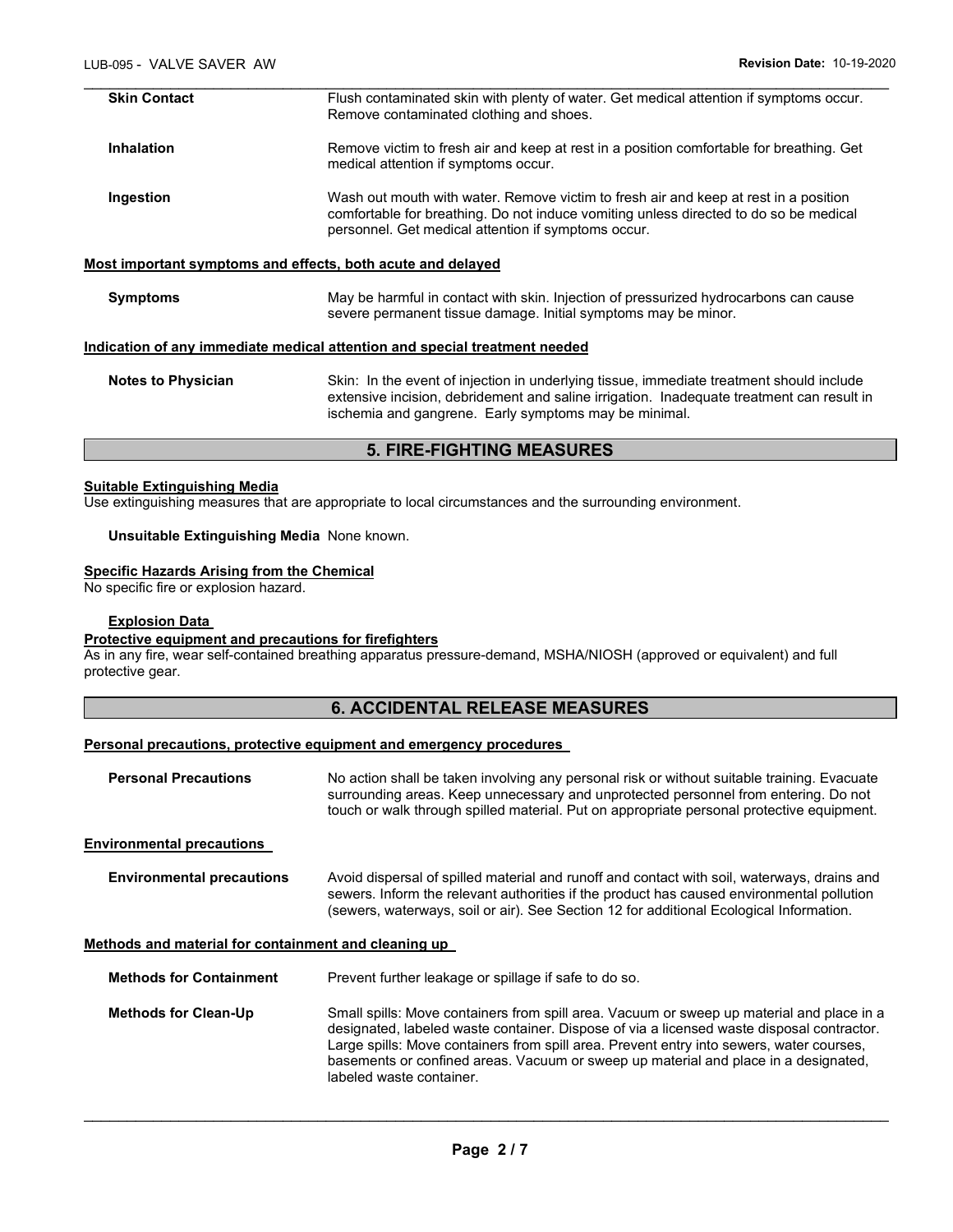## \_\_\_\_\_\_\_\_\_\_\_\_\_\_\_\_\_\_\_\_\_\_\_\_\_\_\_\_\_\_\_\_\_\_\_\_\_\_\_\_\_\_\_\_\_\_\_\_\_\_\_\_\_\_\_\_\_\_\_\_\_\_\_\_\_\_\_\_\_\_\_\_\_\_\_\_\_\_\_\_\_\_\_\_\_\_\_\_\_\_\_\_\_ **7. HANDLING AND STORAGE**

#### **Precautions for safe handling**

**Advice on Safe Handling** Put on appropriate personal protective equipment. Eating, drinking and smoking should be prohibited in areas where this material is handled, stored and processed. Workers should wash hands and face before eating, drinking and smoking. Remove contaminated clothing and protective equipment before entering eating areas.

#### **Conditions for safe storage, including any incompatibilities**

**Storage Conditions** Store in accordance with local regulations. Store in original container protected from direct sunlight in a dry, cool and well-ventilated area, away from incompatible materials and food and drink. Keep container tightly closed and sealed until ready for use. Containers that have been opened must be carefully resealed and kept upright to prevent leakage. Do not store in unlabeled or mislabeled containers.

**Incompatible Materials None known based on information supplied.** 

#### **8. EXPOSURE CONTROLS/PERSONAL PROTECTION**

**Exposure Guidelines** This product, as supplied, does not contain any hazardous materials with occupational exposure limits established by the region specific regulatory bodies

#### **Appropriate engineering controls**

**Engineering Controls** Good general ventilation should be sufficient to control worker exposure to airborne contaminants. Emissions from ventilation or work process equipment should be checked to ensure they comply with the requirements of environmental protection legislation. In some cases, vapor controls, filters or engineering modifications to the process equipment will be necessary to reduce emissions to acceptable levels. Eyewash stations. Showers.

#### **Individual protection measures, such as personal protective equipment**

| <b>Eye/Face Protection</b>      | Safety glasses equipped with side shields are recommended as minimum protection in<br>industrial settings.                                                                                                                                                                                                                                                            |
|---------------------------------|-----------------------------------------------------------------------------------------------------------------------------------------------------------------------------------------------------------------------------------------------------------------------------------------------------------------------------------------------------------------------|
| <b>Skin and Body Protection</b> | Chemical resistant protective gloves. Suitable protective clothing.                                                                                                                                                                                                                                                                                                   |
| <b>Respiratory Protection</b>   | Avoid inhalation of gases, vapors, mists or dusts. Use a properly fitted, particulate filter<br>respirator complying with an approved standard if a risk assessment indicates this is<br>necessary. Respirator selection must be based on known or anticipated exposure levels,<br>the hazards of the product and the safe working limits of the selected respirator. |

**General Hygiene Considerations** Handle in accordance with good industrial hygiene and safety practice.

## **9. PHYSICAL AND CHEMICAL PROPERTIES**

#### **Information on basic physical and chemical properties**

**Physical state Solid** 

**Appearance Not determined Odor Mild petroleum**<br> **Color Conduct Color Integral Advisor AM Color Threshold** Not determined **White (Valve Saver AW)** 

**Property Community Community Community Values Community Community Remarks • Method pH** Not determined<br> **Melting point / freezing point** Not determined **Melting point / freezing point and Melting point of the Melting Point of Belting Point Comment Belting Point C**<br>**Boiling point / boiling range and Point Comment Comment Comment Point Comment Point Comment Comment Comment Boiling point / boiling range**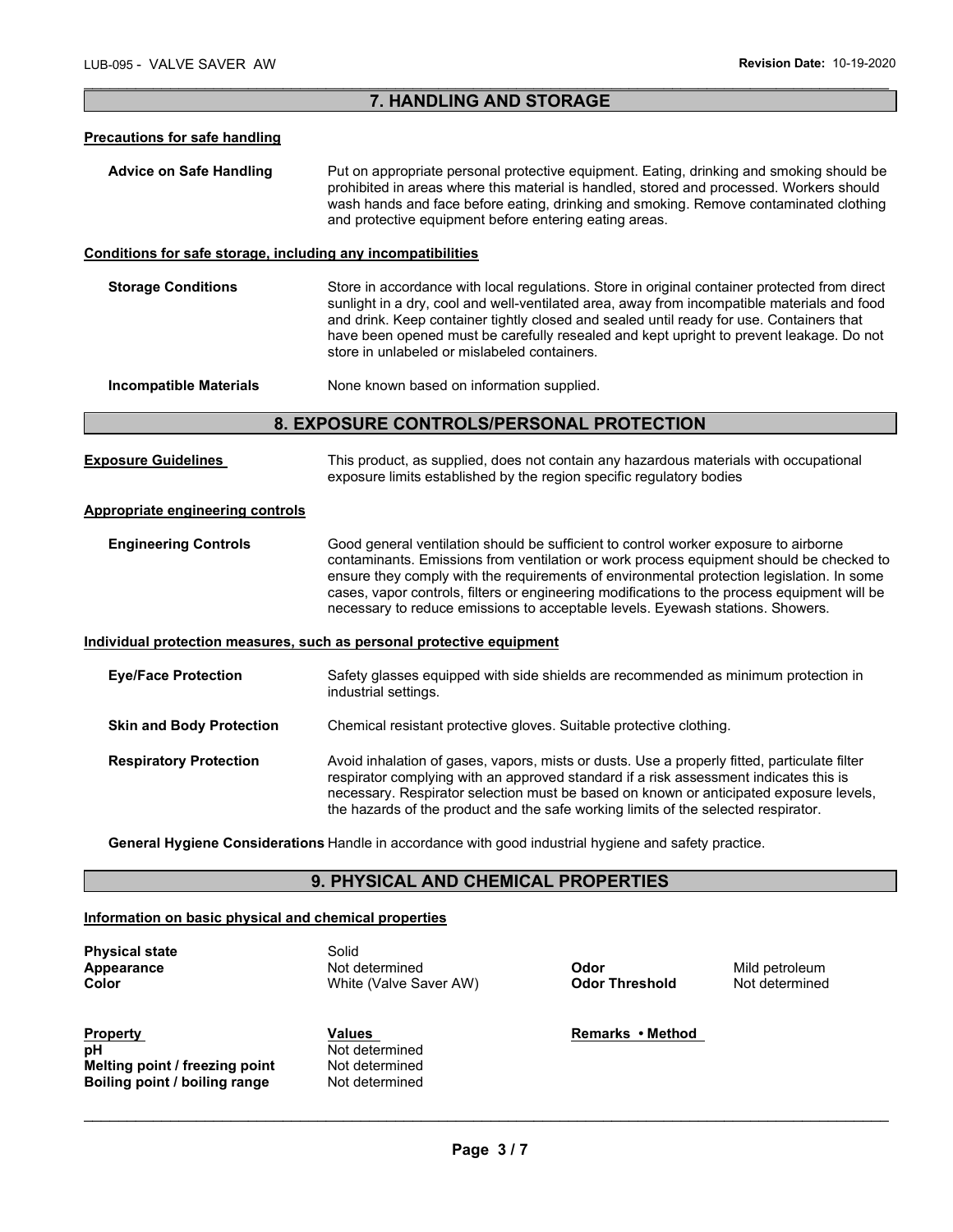| <b>Flash point</b>               | $>150$ °C / $>302$ °F |                   |
|----------------------------------|-----------------------|-------------------|
| <b>Property</b>                  | Values                | Remarks • Method  |
| <b>Evaporation Rate</b>          | $<$ 1                 | (Butyl Acetate=1) |
| <b>Flammability (Solid, Gas)</b> | Not determined        |                   |
| <b>Flammability Limit in Air</b> |                       |                   |
| Upper flammability or explosive  | 7%                    |                   |
| <b>limits</b>                    |                       |                   |
| Lower flammability or explosive  | $1\%$                 |                   |
| limits                           |                       |                   |
| <b>Vapor Pressure</b>            | <0.013 kPa            |                   |
| <b>Vapor Density</b>             | >10                   | $(Air=1)$         |
| <b>Relative Density</b>          | 0.91                  |                   |
| <b>Water Solubility</b>          | Insoluble in water    |                   |
| Solubility in other solvents     | Not determined        |                   |
| <b>Partition Coefficient</b>     | Not determined        |                   |
| <b>Autoignition temperature</b>  | Not determined        |                   |
| Decomposition temperature        | Not determined        |                   |
| <b>Kinematic viscosity</b>       | Not determined        |                   |
| <b>Dynamic Viscosity</b>         | Not determined        |                   |
| <b>Explosive Properties</b>      | Not determined        |                   |
| <b>Oxidizing Properties</b>      | Not determined        |                   |
| <b>Other information</b>         |                       |                   |
| <b>Bulk density</b>              | 7.59 lbs/gal          |                   |

# **10. STABILITY AND REACTIVITY**

#### **Reactivity**

Not reactive under normal conditions.

#### **Chemical stability**

Stable under recommended storage conditions.

#### **Possibility of hazardous reactions**

None under normal processing.

#### **Conditions to Avoid**

Keep out of reach of children.

## **Incompatible materials**

None known based on information supplied.

## **Hazardous decomposition products**

None known based on information supplied.

# **11. TOXICOLOGICAL INFORMATION**

#### **Information on likely routes of exposure**

| <b>Product Information</b> |                                                                                                                                                        |
|----------------------------|--------------------------------------------------------------------------------------------------------------------------------------------------------|
| <b>Eye Contact</b>         | Avoid contact with eyes.                                                                                                                               |
| <b>Skin Contact</b>        | Injection of pressurized hydrocarbons can cause severe permanent tissue damage. Initial<br>symptoms may be minor. May be harmful in contact with skin. |
| <b>Inhalation</b>          | Do not inhale.                                                                                                                                         |
| Ingestion                  | Do not ingest.                                                                                                                                         |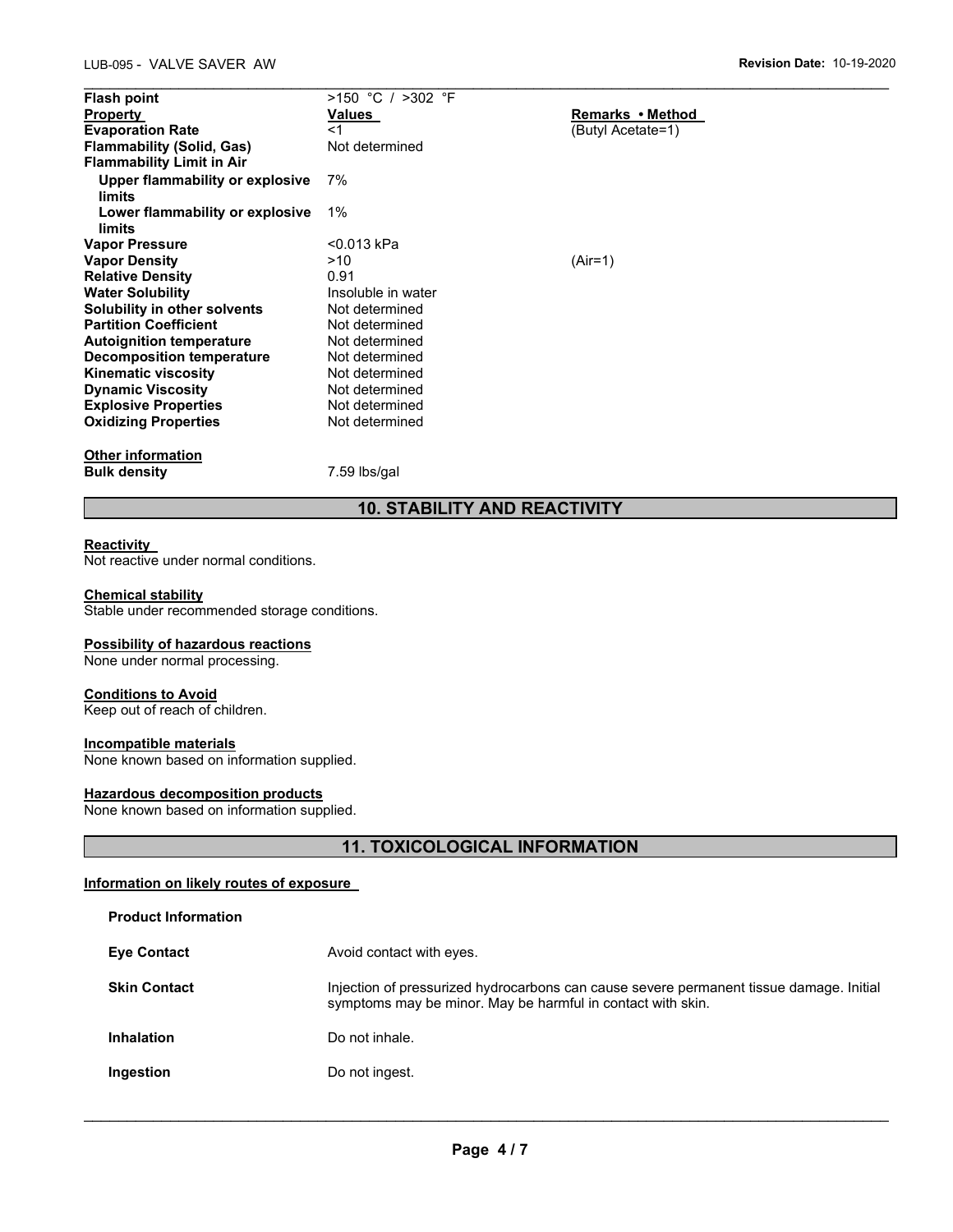#### **Component Information**

| <b>Chemical name</b>                                                  | Oral LD50            | Dermal LD50             | <b>Inhalation LC50</b>  |
|-----------------------------------------------------------------------|----------------------|-------------------------|-------------------------|
|                                                                       |                      |                         |                         |
| Residual oils (petroleum), solvent<br>dewaxed<br>64742-62-7           | $>$ 5000 mg/kg (Rat) | $>$ 2000 mg/kg (Rabbit) | $= 2.18$ mg/L (Rat) 4 h |
| Petroleum distillates, hydrotreated<br>heavy naphthenic<br>64742-52-5 | $>$ 5000 mg/kg (Rat) | $>$ 2000 mg/kg (Rabbit) |                         |

\_\_\_\_\_\_\_\_\_\_\_\_\_\_\_\_\_\_\_\_\_\_\_\_\_\_\_\_\_\_\_\_\_\_\_\_\_\_\_\_\_\_\_\_\_\_\_\_\_\_\_\_\_\_\_\_\_\_\_\_\_\_\_\_\_\_\_\_\_\_\_\_\_\_\_\_\_\_\_\_\_\_\_\_\_\_\_\_\_\_\_\_\_

#### **Symptoms related to the physical, chemical and toxicological characteristics**

**Symptoms** Please see section 4 of this SDS for symptoms.

#### **Delayed and immediate effects as well as chronic effects from short and long-term exposure**

**Carcinogenicity** The component below belongs to the petroleum family, which has been shown to contain carcinogenic substances depending on the level of refinement. The carcinogen classification need not apply if it can be shown that the substance contains less than 3% dimethyl sulfoxide extract.

| <b>Chemical name</b>                                                     | <b>ACGIH</b> | <b>IARC</b> | <b>NTP</b> | <b>OSHA</b> |
|--------------------------------------------------------------------------|--------------|-------------|------------|-------------|
|                                                                          |              |             |            |             |
| Residual oils (petroleum),<br>solvent dewaxed<br>64742-62-7              | A2           | Group 1     | Known      |             |
| Petroleum distillates,<br>hydrotreated heavy<br>naphthenic<br>64742-52-5 | A2           | Group 1     | Known      |             |

**Legend** 

*ACGIH (American Conference of Governmental Industrial Hygienists) A2 - Suspected Human Carcinogen IARC (International Agency for Research on Cancer) Group 1 - Carcinogenic to Humans NTP (National Toxicology Program) Known - Known Carcinogen OSHA (Occupational Safety and Health Administration of the US Department of Labor) X - Present* 

#### **Numerical measures of toxicity**

#### **The following values are calculated based on chapter 3.1 of the GHS document** .

| Oral LD50                     | 9,685.60 mg/kg |
|-------------------------------|----------------|
| Dermal LD50                   | 4,085.40 mg/kg |
| ATEmix (inhalation-dust/mist) | 13.82 ma/L     |

## **12. ECOLOGICAL INFORMATION**

#### **Ecotoxicity**

The product is not classified as environmentally hazardous. However, this does not exclude the possibility that large or frequent spills can have a harmful or damaging effect on the environment.

## **Component Information**

| г.<br>$- - - -$<br>пане | <b><i><u><b>The Line Address</b></u></i></b><br>⊤nanu. | --<br>こうへん<br>וכו־ | -----<br>. |
|-------------------------|--------------------------------------------------------|--------------------|------------|
|                         |                                                        |                    |            |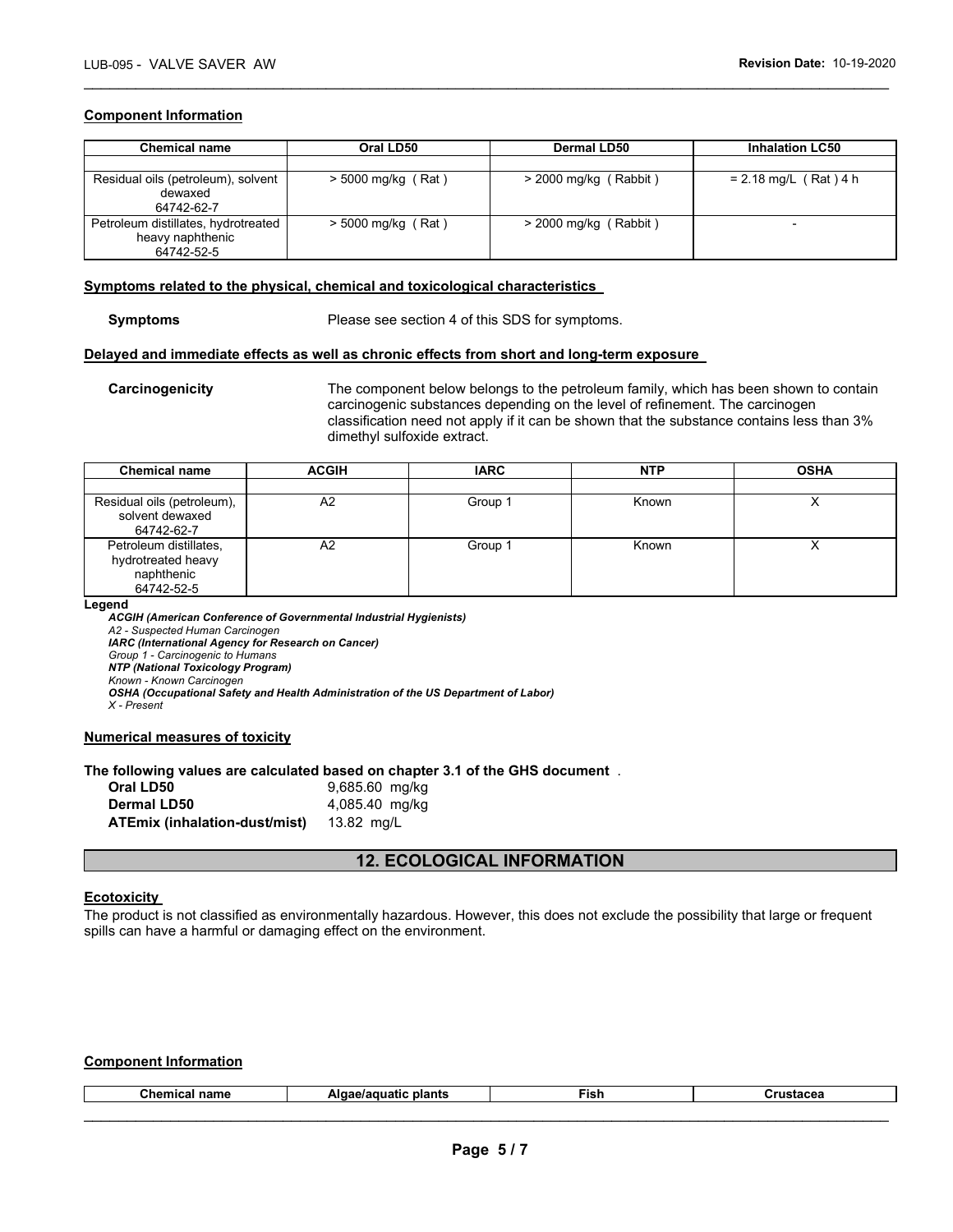| Residual oils (petroleum), solvent  | 5000: 96 h Oncorhynchus mykiss | 1000: 48 h Daphnia magna mg/L |
|-------------------------------------|--------------------------------|-------------------------------|
| dewaxed                             | mg/L LC50                      | EC50                          |
| 64742-62-7                          |                                |                               |
| Petroleum distillates, hydrotreated | 5000: 96 h Oncorhynchus mykiss | 1000: 48 h Daphnia magna mg/L |
| heavy naphthenic                    | mg/L LC50                      | EC50                          |
| 64742-52-5                          |                                |                               |

\_\_\_\_\_\_\_\_\_\_\_\_\_\_\_\_\_\_\_\_\_\_\_\_\_\_\_\_\_\_\_\_\_\_\_\_\_\_\_\_\_\_\_\_\_\_\_\_\_\_\_\_\_\_\_\_\_\_\_\_\_\_\_\_\_\_\_\_\_\_\_\_\_\_\_\_\_\_\_\_\_\_\_\_\_\_\_\_\_\_\_\_\_

## **Persistence/Degradability**

Not determined.

## **Bioaccumulation**

There is no data for this product.

## **Mobility**

Not determined

## **Other Adverse Effects**

Not determined

# **13. DISPOSAL CONSIDERATIONS**

## **Waste Treatment Methods**

| <b>Disposal of Wastes</b>        | Disposal should be in accordance with applicable regional, national and local laws and<br>regulations.                         |  |  |  |  |
|----------------------------------|--------------------------------------------------------------------------------------------------------------------------------|--|--|--|--|
| <b>Contaminated Packaging</b>    | Disposal should be in accordance with applicable regional, national and local laws and<br>regulations.                         |  |  |  |  |
| <b>14. TRANSPORT INFORMATION</b> |                                                                                                                                |  |  |  |  |
| <b>Note</b>                      | Please see current shipping paper for most up to date shipping information, including<br>exemptions and special circumstances. |  |  |  |  |
| <u>DOT</u>                       | Not regulated                                                                                                                  |  |  |  |  |
| <b>IATA</b>                      | Not regulated                                                                                                                  |  |  |  |  |
| <b>IMDG</b>                      | Not regulated                                                                                                                  |  |  |  |  |

# **15. REGULATORY INFORMATION**

**International Inventories**